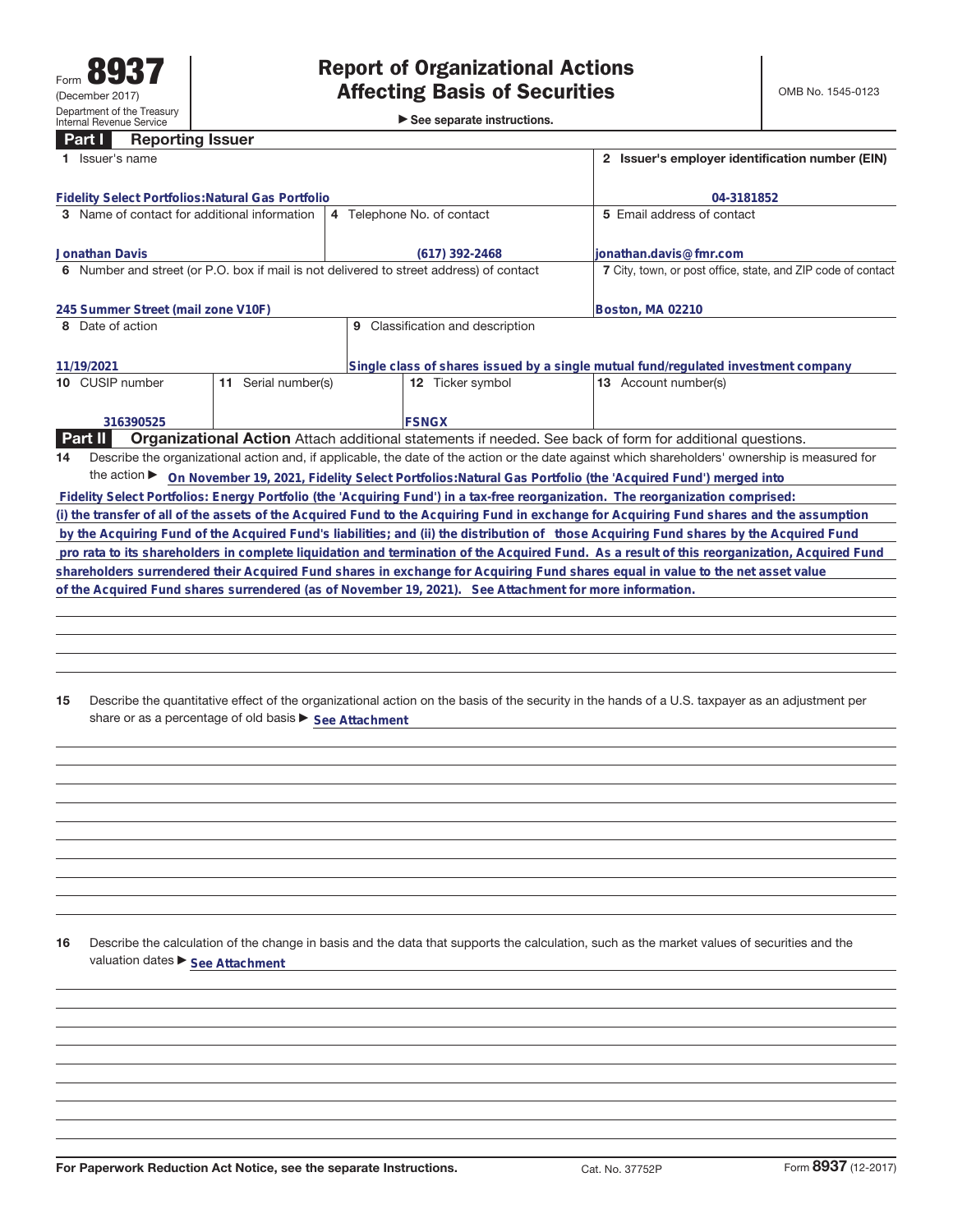| Form 8937 (12-2017) |                                                                                                                                                              |                      |                             | Page 2                                |
|---------------------|--------------------------------------------------------------------------------------------------------------------------------------------------------------|----------------------|-----------------------------|---------------------------------------|
| Part II             | <b>Organizational Action (continued)</b>                                                                                                                     |                      |                             |                                       |
|                     |                                                                                                                                                              |                      |                             |                                       |
| 17                  | List the applicable Internal Revenue Code section(s) and subsection(s) upon which the tax treatment is based ▶<br>IRC sections 368(a), 354(a) and 358(a).    |                      |                             |                                       |
|                     | Treas. Reg. section 1.358-2                                                                                                                                  |                      |                             |                                       |
|                     |                                                                                                                                                              |                      |                             |                                       |
|                     |                                                                                                                                                              |                      |                             |                                       |
|                     |                                                                                                                                                              |                      |                             |                                       |
|                     |                                                                                                                                                              |                      |                             |                                       |
|                     |                                                                                                                                                              |                      |                             |                                       |
|                     |                                                                                                                                                              |                      |                             |                                       |
|                     |                                                                                                                                                              |                      |                             |                                       |
|                     |                                                                                                                                                              |                      |                             |                                       |
|                     |                                                                                                                                                              |                      |                             |                                       |
|                     |                                                                                                                                                              |                      |                             |                                       |
|                     |                                                                                                                                                              |                      |                             |                                       |
|                     |                                                                                                                                                              |                      |                             |                                       |
| 18                  | Can any resulting loss be recognized? ► No loss can be recognized as a result of this event.                                                                 |                      |                             |                                       |
|                     |                                                                                                                                                              |                      |                             |                                       |
|                     |                                                                                                                                                              |                      |                             |                                       |
|                     |                                                                                                                                                              |                      |                             |                                       |
|                     |                                                                                                                                                              |                      |                             |                                       |
|                     |                                                                                                                                                              |                      |                             |                                       |
|                     |                                                                                                                                                              |                      |                             |                                       |
|                     |                                                                                                                                                              |                      |                             |                                       |
|                     |                                                                                                                                                              |                      |                             |                                       |
|                     |                                                                                                                                                              |                      |                             |                                       |
|                     |                                                                                                                                                              |                      |                             |                                       |
|                     |                                                                                                                                                              |                      |                             |                                       |
|                     |                                                                                                                                                              |                      |                             |                                       |
|                     |                                                                                                                                                              |                      |                             |                                       |
| 19                  | Provide any other information necessary to implement the adjustment, such as the reportable tax year ▶ None                                                  |                      |                             |                                       |
|                     |                                                                                                                                                              |                      |                             |                                       |
|                     |                                                                                                                                                              |                      |                             |                                       |
|                     |                                                                                                                                                              |                      |                             |                                       |
|                     |                                                                                                                                                              |                      |                             |                                       |
|                     |                                                                                                                                                              |                      |                             |                                       |
|                     |                                                                                                                                                              |                      |                             |                                       |
|                     |                                                                                                                                                              |                      |                             |                                       |
|                     |                                                                                                                                                              |                      |                             |                                       |
|                     |                                                                                                                                                              |                      |                             |                                       |
|                     |                                                                                                                                                              |                      |                             |                                       |
|                     |                                                                                                                                                              |                      |                             |                                       |
|                     |                                                                                                                                                              |                      |                             |                                       |
|                     | Under penalties of perjury, I declare that I have examined this return, including accompanying schedules and statements, and to the best of my knowledge and |                      |                             |                                       |
|                     | belief, it is true, correct, and complete. Declaration of preparer (other than officer) is based on all information of which preparer has any knowledge.     |                      |                             |                                       |
| <b>Sign</b>         |                                                                                                                                                              |                      |                             |                                       |
| <b>Here</b>         | Signature $\blacktriangleright$                                                                                                                              |                      | Date $\blacktriangleright$  | 2/8/2022                              |
|                     |                                                                                                                                                              |                      |                             |                                       |
|                     | Print your name ▶ Jonathan Davis                                                                                                                             |                      | Title $\blacktriangleright$ | <b>Assistant Treasurer</b>            |
| <b>Paid</b>         | Print/Type preparer's name                                                                                                                                   | Preparer's signature | Date                        | <b>PTIN</b><br>Check $\vert \vert$ if |
| <b>Preparer</b>     |                                                                                                                                                              |                      |                             | self-employed                         |
| <b>Use Only</b>     | Firm's name<br>▶                                                                                                                                             |                      |                             | Firm's EIN ▶                          |
|                     | Firm's address ▶                                                                                                                                             |                      |                             | Phone no.                             |

Send Form 8937 (including accompanying statements) to: Department of the Treasury, Internal Revenue Service, Ogden, UT 84201-0054